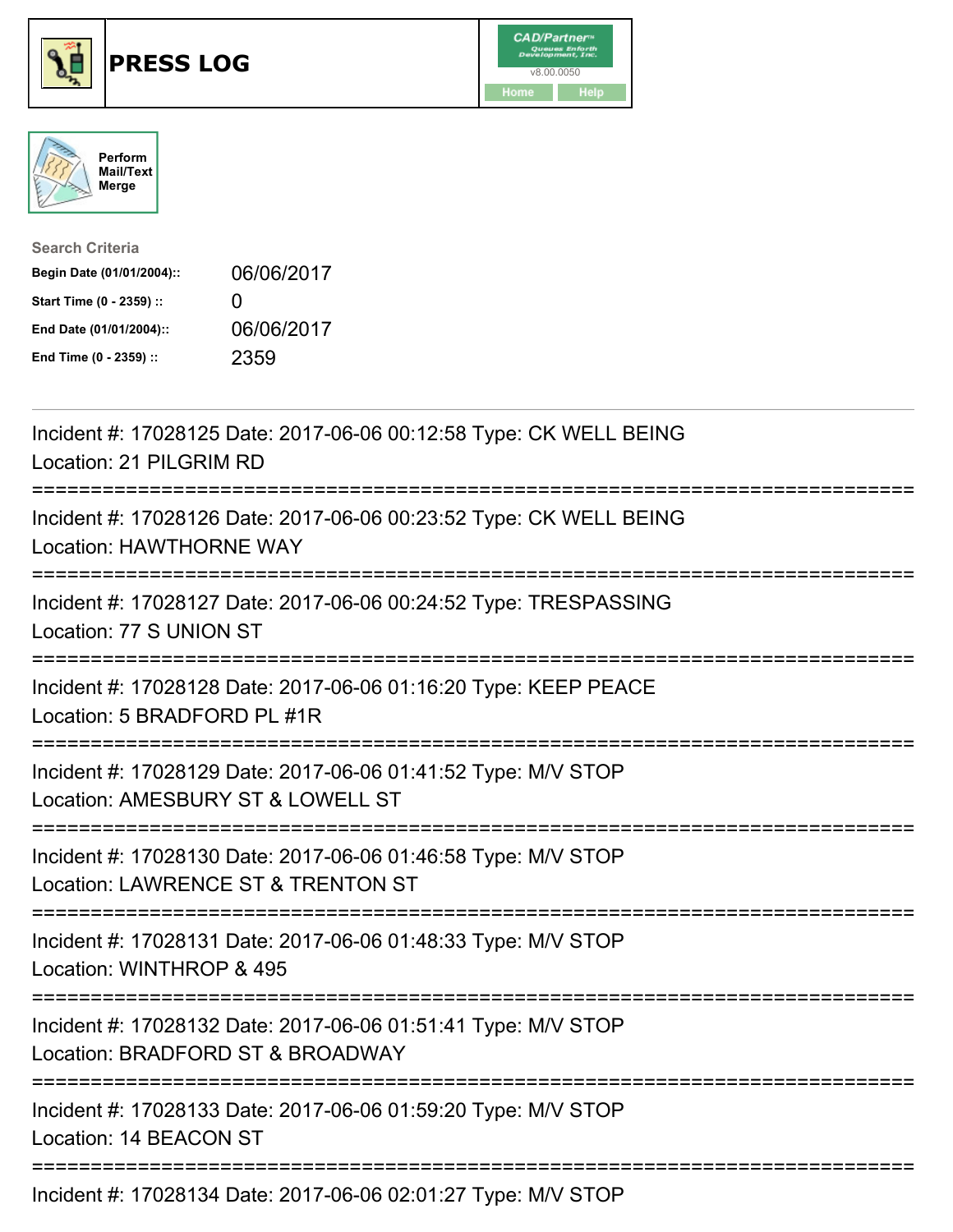| Location: HAVERHILL ST & MILTON ST                                                                                                   |
|--------------------------------------------------------------------------------------------------------------------------------------|
| Incident #: 17028135 Date: 2017-06-06 02:23:37 Type: CK WELL BEING<br>Location: 126 FRANKLIN ST                                      |
| Incident #: 17028136 Date: 2017-06-06 02:34:39 Type: BUILDING CHK<br>Location: 703 HAVERHILL ST                                      |
| Incident #: 17028137 Date: 2017-06-06 02:41:47 Type: M/V STOP<br>Location: HILLSIDE AV & YALE ST                                     |
| Incident #: 17028138 Date: 2017-06-06 02:48:29 Type: SPECIAL CHECK<br>Location: DENNYS / 160 WINTHROP AV                             |
| Incident #: 17028139 Date: 2017-06-06 02:50:25 Type: ALARMS<br>Location: COMPARE MOTORS / 479 BROADWAY                               |
| ============================<br>Incident #: 17028140 Date: 2017-06-06 02:56:59 Type: M/V STOP<br>Location: CAMBRIDGE ST & S UNION ST |
| Incident #: 17028141 Date: 2017-06-06 03:01:08 Type: M/V STOP<br>Location: BROADWAY & TREMONT ST                                     |
| Incident #: 17028142 Date: 2017-06-06 03:12:34 Type: NOISE ORD<br>Location: ARLINGTON PARK MANAGEMENT CORP / 355 PARK ST #211        |
| Incident #: 17028143 Date: 2017-06-06 03:13:23 Type: M/V STOP<br>Location: ELM ST & HAMPSHIRE ST                                     |
| Incident #: 17028144 Date: 2017-06-06 03:38:52 Type: M/V STOP<br>Location: BROADWAY & CROSS ST                                       |
| Incident #: 17028145 Date: 2017-06-06 03:55:55 Type: TRESPASSING<br>Location: COLONY FOODS, INC / 439 HAVERHILL ST                   |
| Incident #: 17028146 Date: 2017-06-06 04:29:19 Type: M/V STOP<br>Location: HAVERHILL ST & MAY ST                                     |
| Incident #: 17028147 Date: 2017-06-06 05:06:58 Type: WIRE DOWN<br>Location: 60 ABBOTT ST                                             |
| Incident #: 17028148 Date: 2017-06-06 05:11:02 Type: M/V STOP                                                                        |

Incident #: 17028148 Date: 2017-06-06 05:11:02 Type: M/V STOP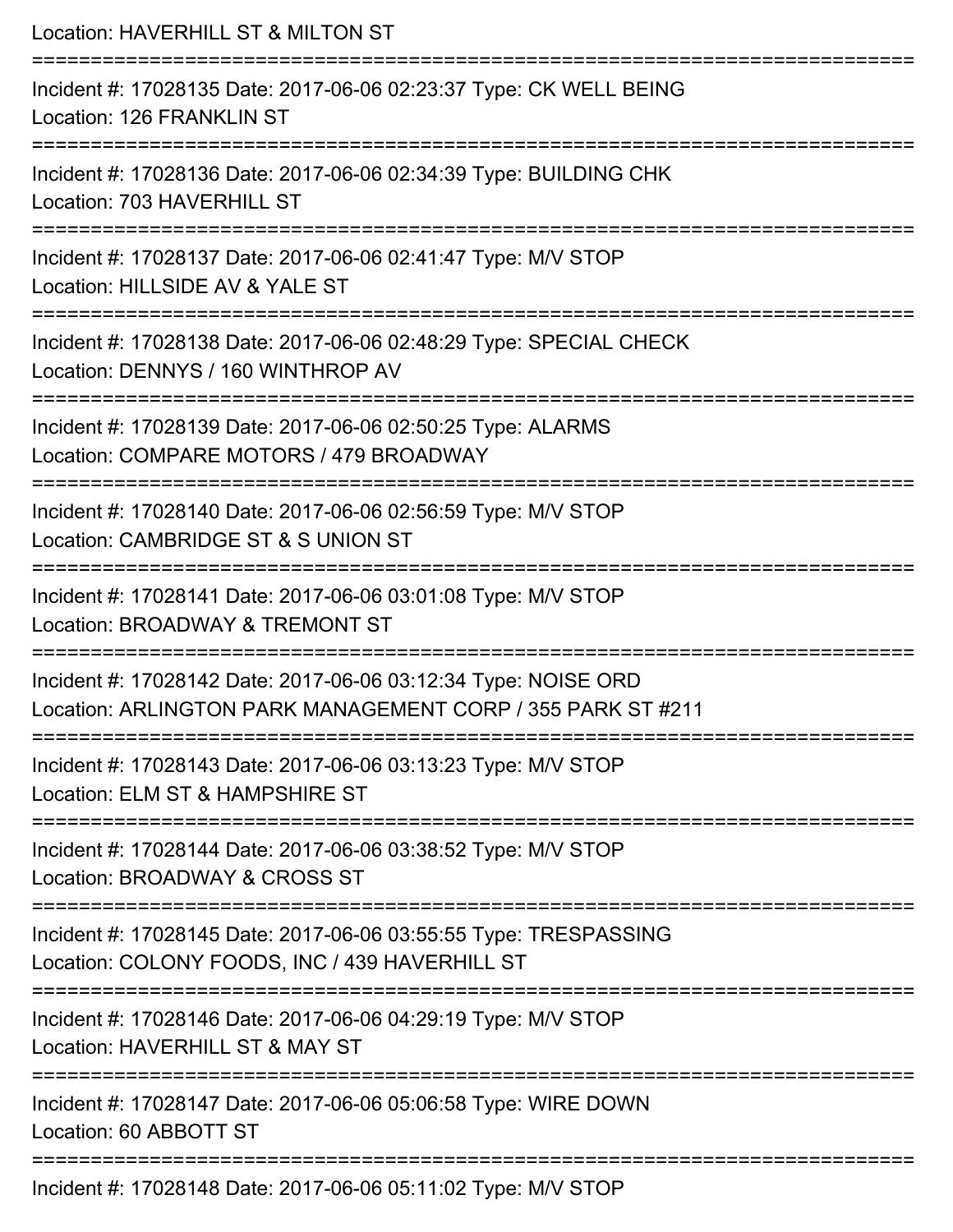| Incident #: 17028149 Date: 2017-06-06 06:04:46 Type: MEDIC SUPPORT<br>Location: 182 FARNHAM ST                   |
|------------------------------------------------------------------------------------------------------------------|
| Incident #: 17028150 Date: 2017-06-06 06:16:52 Type: M/V STOP<br>Location: MT VERNON PARK / null                 |
| Incident #: 17028151 Date: 2017-06-06 06:25:21 Type: LARCENY/PAST<br>Location: 28 WOODLAND CT                    |
| Incident #: 17028152 Date: 2017-06-06 07:02:40 Type: PARK & WALK<br>Location: 205 BROADWAY                       |
| Incident #: 17028153 Date: 2017-06-06 07:23:12 Type: LARCENY/PAST<br>Location: 98 BERKELEY ST                    |
| Incident #: 17028154 Date: 2017-06-06 07:33:41 Type: CLOSE STREET<br>Location: TIL 10 AM / AMHERST ST & DAVIS ST |
| Incident #: 17028155 Date: 2017-06-06 07:40:13 Type: DISABLED MV<br>Location: HOBSON ST & PEARL ST               |
| Incident #: 17028156 Date: 2017-06-06 07:42:27 Type: HIT & RUN M/V<br>Location: AMES ST & PEARL ST               |
| Incident #: 17028157 Date: 2017-06-06 07:43:15 Type: M/V STOP<br>Location: BRADFORD ST & FRANKLIN ST             |
| Incident #: 17028158 Date: 2017-06-06 07:54:13 Type: UNWANTEDGUEST<br>Location: 187 BROADWAY                     |
| Incident #: 17028159 Date: 2017-06-06 07:55:02 Type: DISTURBANCE<br>Location: 77 S UNION ST                      |
| Incident #: 17028160 Date: 2017-06-06 08:05:40 Type: COURT DOC SERVE<br>Location: 30 MARGIN ST                   |
| Incident #: 17028161 Date: 2017-06-06 08:13:40 Type: COURT DOC SERVE<br>Location: 44 IRENE ST                    |
| Incident #: 17028162 Date: 2017-06-06 08:14:41 Type: STOL/MV/PAS                                                 |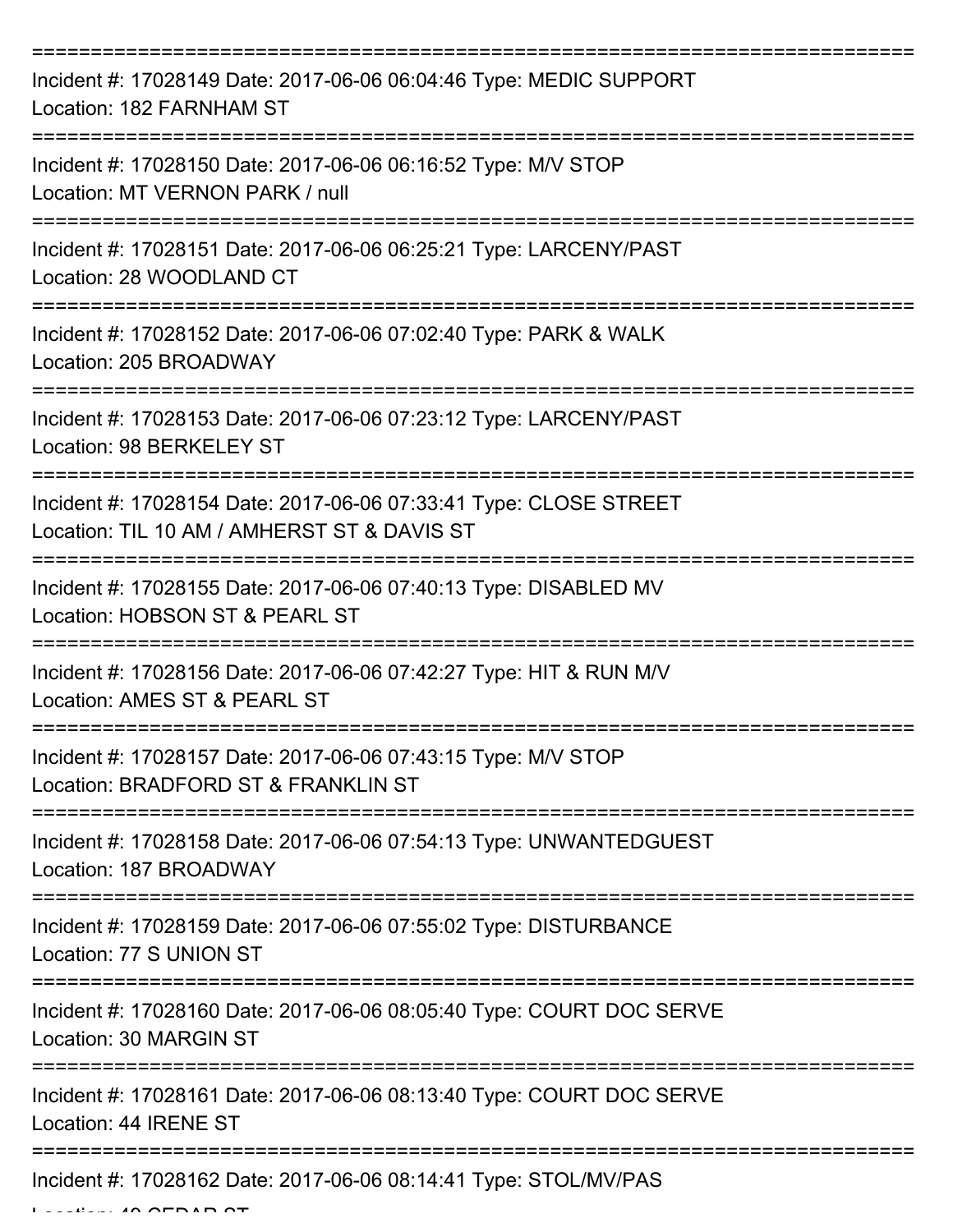| Incident #: 17028163 Date: 2017-06-06 08:19:13 Type: COURT DOC SERVE<br>Location: 184 DAWES ST                      |
|---------------------------------------------------------------------------------------------------------------------|
| Incident #: 17028164 Date: 2017-06-06 08:25:48 Type: ALARMS<br>Location: UNITED METHODIST CHURCH / 207 HAVERHILL ST |
| Incident #: 17028165 Date: 2017-06-06 08:31:12 Type: AUTO ACC/NO PI<br>Location: GULF STATION / RTE 114             |
| Incident #: 17028166 Date: 2017-06-06 08:41:12 Type: AUTO ACC/NO PI<br><b>Location: LAWRENCE ST</b>                 |
| Incident #: 17028167 Date: 2017-06-06 08:44:35 Type: GENERAL SERV<br>Location: 90 LOWELL ST                         |
| Incident #: 17028168 Date: 2017-06-06 08:48:32 Type: ABAND MV<br>Location: 200 PARKER ST                            |
| Incident #: 17028169 Date: 2017-06-06 09:10:25 Type: SUS PERS/MV<br>Location: 14-16 GROVE ST                        |
| Incident #: 17028170 Date: 2017-06-06 09:13:48 Type: SUS PERS/MV<br>Location: 356 BROADWAY                          |
| Incident #: 17028171 Date: 2017-06-06 09:13:56 Type: ALARM/BURG<br>Location: 250 MERRIMACK ST                       |
| Incident #: 17028172 Date: 2017-06-06 09:19:33 Type: INVEST CONT<br>Location: 270 CANAL ST                          |
| Incident #: 17028173 Date: 2017-06-06 09:27:09 Type: SUS PERS/MV<br>Location: BROADWAY & COMMON ST                  |
| Incident #: 17028174 Date: 2017-06-06 09:33:01 Type: M/V STOP<br>Location: 900 ESSEX ST                             |
| Incident #: 17028175 Date: 2017-06-06 09:37:04 Type: INVESTIGATION<br>Location: LEAHY SCHOOL / 100 ERVING AV        |
| Incident #: 17028176 Date: 2017-06-06 09:43:47 Type: SHOPLIFTING                                                    |

Location: WALCDEENIC / 135 BBOADWAY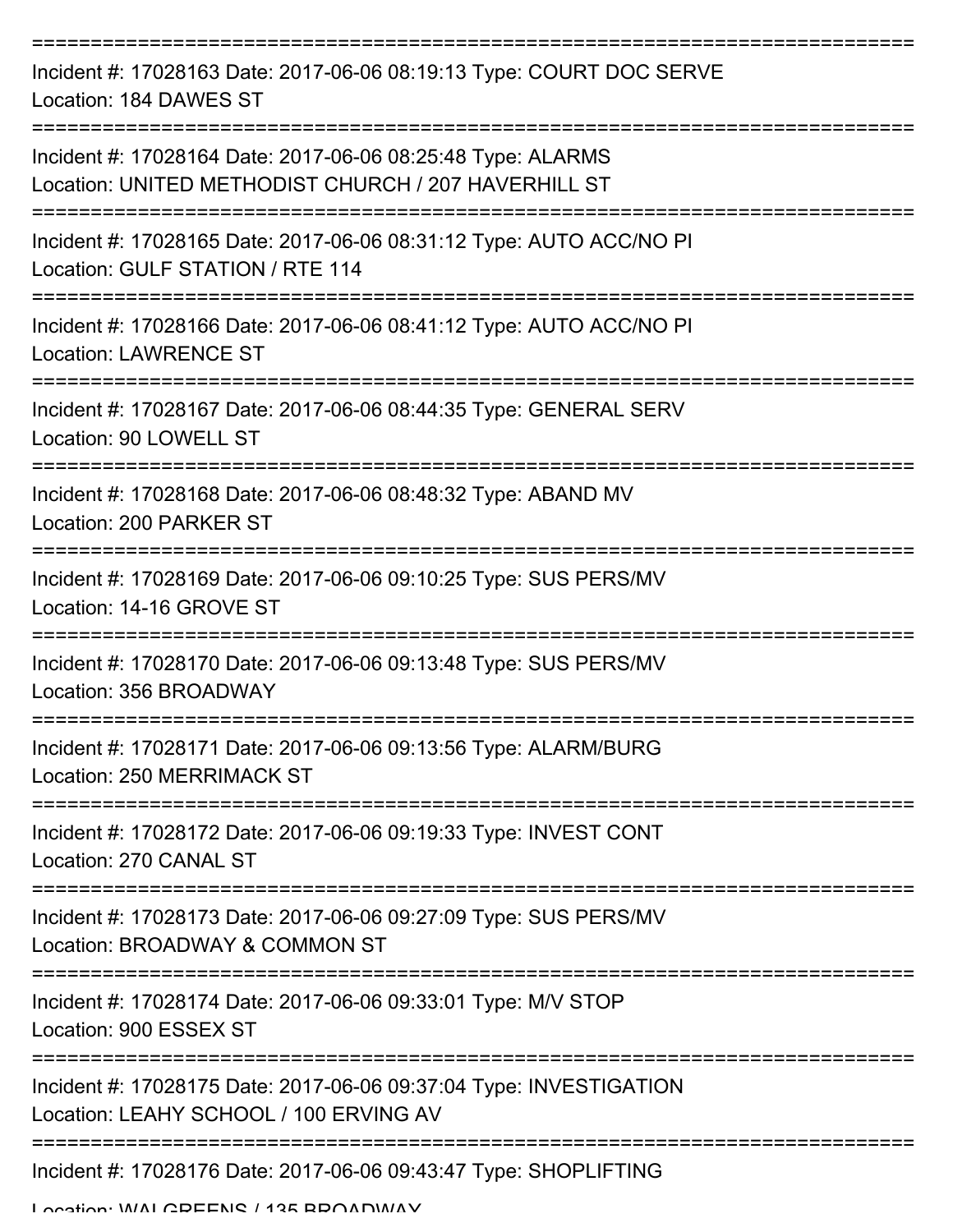| Incident #: 17028177 Date: 2017-06-06 10:16:17 Type: M/V STOP<br>Location: BROADWAY & HAVERHILL ST                             |
|--------------------------------------------------------------------------------------------------------------------------------|
| Incident #: 17028178 Date: 2017-06-06 10:31:46 Type: M/V STOP<br>Location: BRADFORD ST & BROADWAY                              |
| Incident #: 17028179 Date: 2017-06-06 10:33:52 Type: M/V STOP<br>Location: FRANKLIN ST & VALLEY ST                             |
| Incident #: 17028180 Date: 2017-06-06 10:40:21 Type: M/V STOP<br>Location: COMMON ST & JACKSON ST                              |
| Incident #: 17028182 Date: 2017-06-06 10:47:59 Type: CK WELL BEING<br>Location: LAWRENCE HIGH SCHOOL / 233 HAVERHILL ST        |
| Incident #: 17028181 Date: 2017-06-06 10:48:04 Type: AUTO ACC/NO PI<br>Location: HAVERHILL ST & RAILROAD ST                    |
| Incident #: 17028183 Date: 2017-06-06 10:52:19 Type: MAL DAMAGE<br>Location: 11 DIAMOND ST                                     |
| Incident #: 17028184 Date: 2017-06-06 10:57:17 Type: ANIMAL COMPL<br>Location: 80 BODWELI ST                                   |
| Incident #: 17028185 Date: 2017-06-06 10:58:55 Type: E911 HANGUP<br>Location: GREATER LAWRENCE FAM.HLTH.CTR. / 34 HAVERHILL ST |
| Incident #: 17028187 Date: 2017-06-06 11:01:55 Type: GENERAL SERV<br>Location: 172 LAWRENCE ST                                 |
| Incident #: 17028186 Date: 2017-06-06 11:02:04 Type: INVEST CONT<br>Location: 383 HAVERHILL ST                                 |
| Incident #: 17028188 Date: 2017-06-06 11:08:18 Type: M/V STOP<br>Location: OSGOOD ST & SALEM ST                                |
| Incident #: 17028189 Date: 2017-06-06 11:15:03 Type: ALARM/BURG<br>Location: 595 HAVERHILL ST                                  |
| Incident #: 17028190 Date: 2017-06-06 11:17:12 Type: PARK & WALK<br>Location: BRADFORD ST & BROADWAY                           |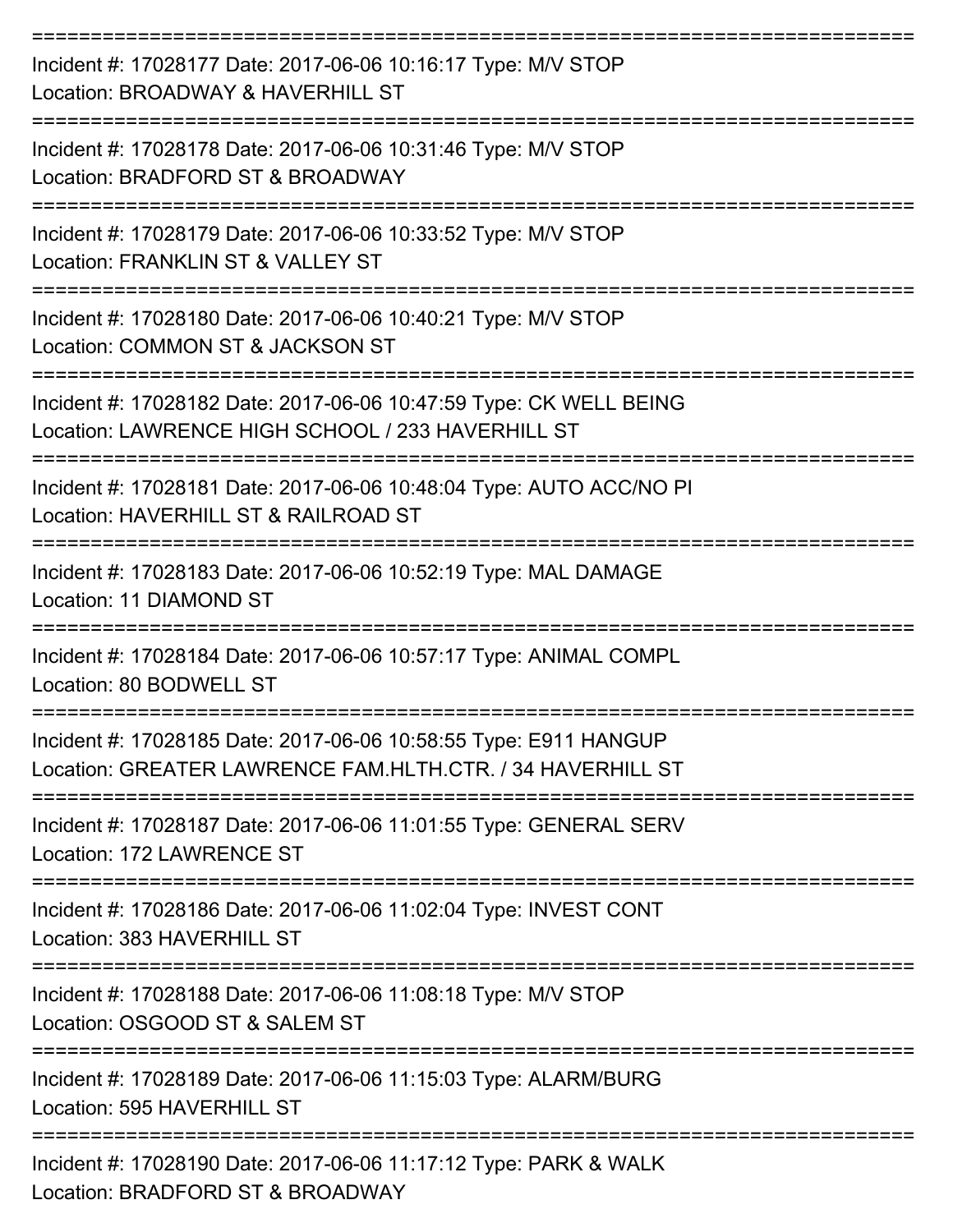| Incident #: 17028191 Date: 2017-06-06 11:19:12 Type: SPECIAL CHECK<br><b>Location: SUMNER AV</b>                               |
|--------------------------------------------------------------------------------------------------------------------------------|
| Incident #: 17028192 Date: 2017-06-06 11:40:44 Type: SUS PERS/MV<br>Location: BROADWAY & COMMON ST                             |
| Incident #: 17028193 Date: 2017-06-06 11:53:41 Type: 209A/VIOLATION<br><b>Location: 9 KATHERINE ST</b>                         |
| Incident #: 17028194 Date: 2017-06-06 11:58:54 Type: M/V STOP<br>Location: 67 WOODLAND ST                                      |
| Incident #: 17028196 Date: 2017-06-06 12:05:29 Type: ALARM/BURG<br>Location: 10 NORRIS ST<br>================================= |
| Incident #: 17028195 Date: 2017-06-06 12:05:35 Type: 209A/SERVE<br>Location: 54 ABBOTT ST                                      |
| Incident #: 17028197 Date: 2017-06-06 12:11:59 Type: FORGERY PAST<br><b>Location: 8 BUNKERHILL ST</b>                          |
| Incident #: 17028198 Date: 2017-06-06 12:17:38 Type: HIT & RUN PED<br>Location: BROADWAY & HAVERHILL ST                        |
| Incident #: 17028199 Date: 2017-06-06 12:18:23 Type: 209A/SERVE<br>Location: 339 S BROADWAY                                    |
| Incident #: 17028200 Date: 2017-06-06 12:20:11 Type: ALARM/BURG<br>Location: 51 SPRINGFIELD ST                                 |
| Incident #: 17028201 Date: 2017-06-06 12:30:50 Type: 209A/VIOLATION<br>Location: 6 E HAVERHILL ST                              |
| Incident #: 17028202 Date: 2017-06-06 12:48:25 Type: M/V STOP<br>Location: LOWELL ST & HAVERHILL ST                            |
| Incident #: 17028203 Date: 2017-06-06 12:52:23 Type: AUTO ACC/NO PI<br>Location: ESSEX ST & MEDFORD ST                         |
| Incident #: 17028204 Date: 2017-06-06 13:02:57 Type: A&B PAST<br>Location: 163 SALEM ST                                        |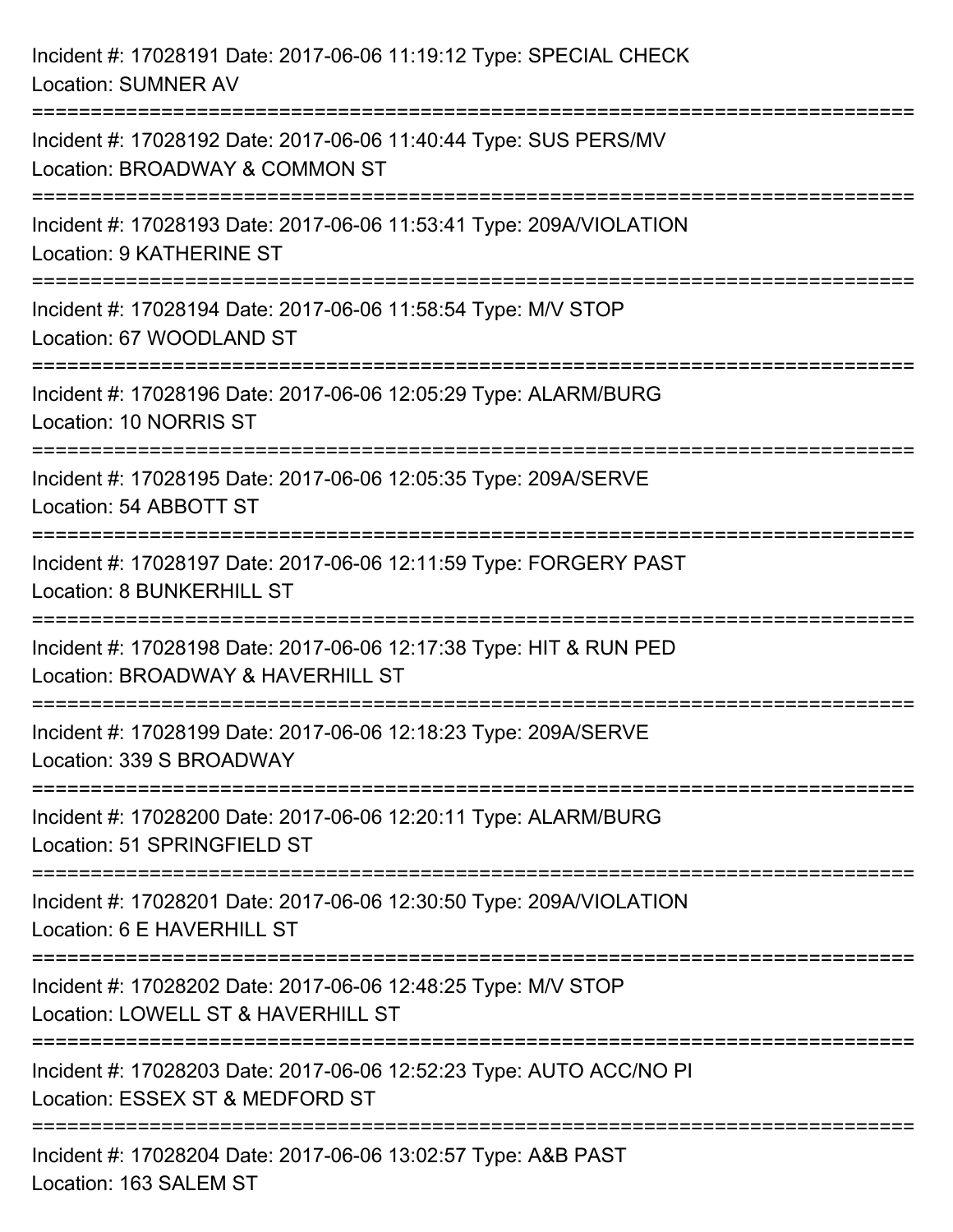Incident #: 17028205 Date: 2017-06-06 13:07:00 Type: AUTO ACC/NO PI Location: 250 CANAL ST =========================================================================== Incident #: 17028206 Date: 2017-06-06 13:14:42 Type: ABAND MV Location: GARDEN ST ALLEY & ORCHARD ST ALLEY =========================================================================== Incident #: 17028207 Date: 2017-06-06 13:22:00 Type: AUTO ACC/NO PI Location: S BROADWAY & S UNION ST EXT =========================================================================== Incident #: 17028208 Date: 2017-06-06 13:35:04 Type: HIT & RUN M/V Location: MCDONALDS / 599 ANDOVER ST =========================================================================== Incident #: 17028209 Date: 2017-06-06 13:37:59 Type: A&B PAST Location: 321 PROSPECT ST =========================================================================== Incident #: 17028210 Date: 2017-06-06 14:11:39 Type: 911 HANG UP Location: PARTHUM SCHOOL / 255 E HAVERHILL ST =========================================================================== Incident #: 17028211 Date: 2017-06-06 14:33:37 Type: ALARM/HOLD Location: SAUNDER CROSSING / 11 DIAMOND ST =========================================================================== Incident #: 17028212 Date: 2017-06-06 14:44:28 Type: ASSSIT OTHER PD Location: 5 BRADFORD PL #1R =========================================================================== Incident #: 17028213 Date: 2017-06-06 14:47:18 Type: MAL DAMAGE Location: 314 ESSEX =========================================================================== Incident #: 17028214 Date: 2017-06-06 15:05:18 Type: MEDIC SUPPORT Location: 80 HOLLY ST FL 2NDFL =========================================================================== Incident #: 17028215 Date: 2017-06-06 15:15:02 Type: AUTO ACC/NO PI Location: CENTRE ST & SPRUCE ST =========================================================================== Incident #: 17028216 Date: 2017-06-06 15:16:08 Type: DISTURBANCE Location: 10 HAWLEY ST =========================================================================== Incident #: 17028217 Date: 2017-06-06 15:18:11 Type: AUTO ACC/NO PI Location: 255 E HAVERHILL ST =========================================================================== Incident #: 17028218 Date: 2017-06-06 15:21:15 Type: AUTO ACC/NO PI Location: BROADWAY & LOWELL ST

===========================================================================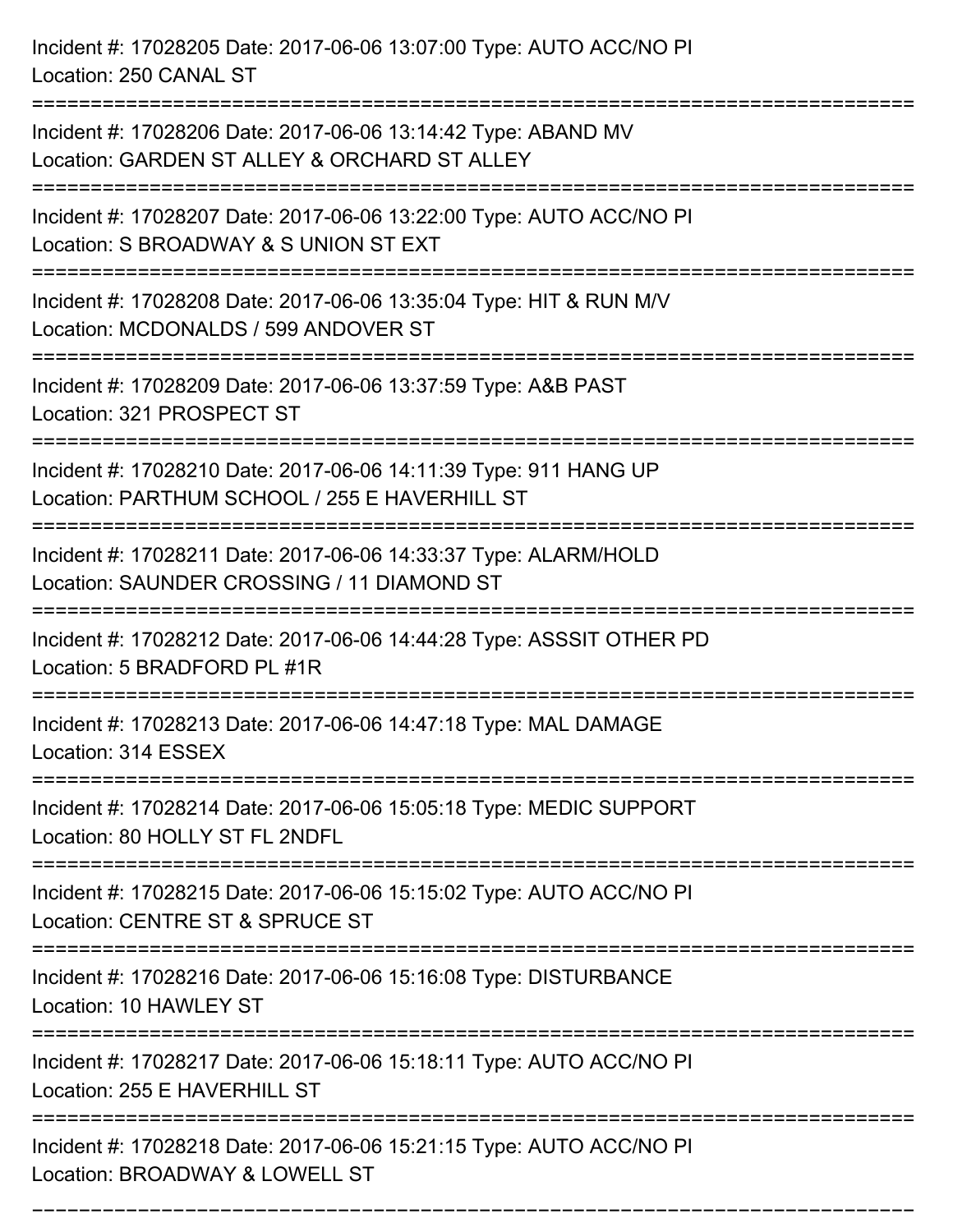| Incident #: 17028219 Date: 2017-06-06 15:28:06 Type: M/V STOP<br>Location: D'WENDY'S RESTARAUNT / 459 BROADWAY                        |
|---------------------------------------------------------------------------------------------------------------------------------------|
| Incident #: 17028220 Date: 2017-06-06 15:29:10 Type: M/V STOP<br>Location: D'WENDY'S RESTARAUNT / 459 BROADWAY                        |
| Incident #: 17028221 Date: 2017-06-06 15:30:28 Type: M/V STOP<br>Location: 471 BROADWAY                                               |
| Incident #: 17028222 Date: 2017-06-06 15:52:23 Type: GENERAL SERV<br>Location: 28 OAKWOOD AV                                          |
| Incident #: 17028223 Date: 2017-06-06 15:59:19 Type: SUS PERS/MV<br>Location: 348 HAVERHILL ST<br>--------------                      |
| Incident #: 17028224 Date: 2017-06-06 16:05:03 Type: INVESTIGATION<br>Location: GREATER LAWRENCE FAM.HLTH.CTR. / 34 HAVERHILL ST      |
| Incident #: 17028225 Date: 2017-06-06 16:09:21 Type: MEDIC SUPPORT<br>Location: DUNKIN DONUTS / 226 WINTHROP AV<br>------------------ |
| Incident #: 17028226 Date: 2017-06-06 16:24:20 Type: SUS PERS/MV<br>Location: 28 RIDGE RD                                             |
| Incident #: 17028227 Date: 2017-06-06 16:26:09 Type: ALARM/BURG<br>Location: TMOBILE / 73 WINTHROP AV                                 |
| Incident #: 17028228 Date: 2017-06-06 16:35:04 Type: 209A/SERVE<br>Location: 490 HAMPSHIRE ST                                         |
| Incident #: 17028229 Date: 2017-06-06 16:36:35 Type: CK WELL BEING<br><b>Location: PEMBERTON PARK</b>                                 |
| Incident #: 17028230 Date: 2017-06-06 16:40:09 Type: 209A/SERVE<br>Location: 490 HAMPSHIRE ST                                         |
| Incident #: 17028231 Date: 2017-06-06 16:43:34 Type: MEDIC SUPPORT<br>Location: TRAIN STATION / 211 MERRIMACK ST                      |
| =========================<br>Incident #: 17028232 Date: 2017-06-06 16:47:34 Type: 209A/SERVE<br>Location: 187 PARK ST                 |
|                                                                                                                                       |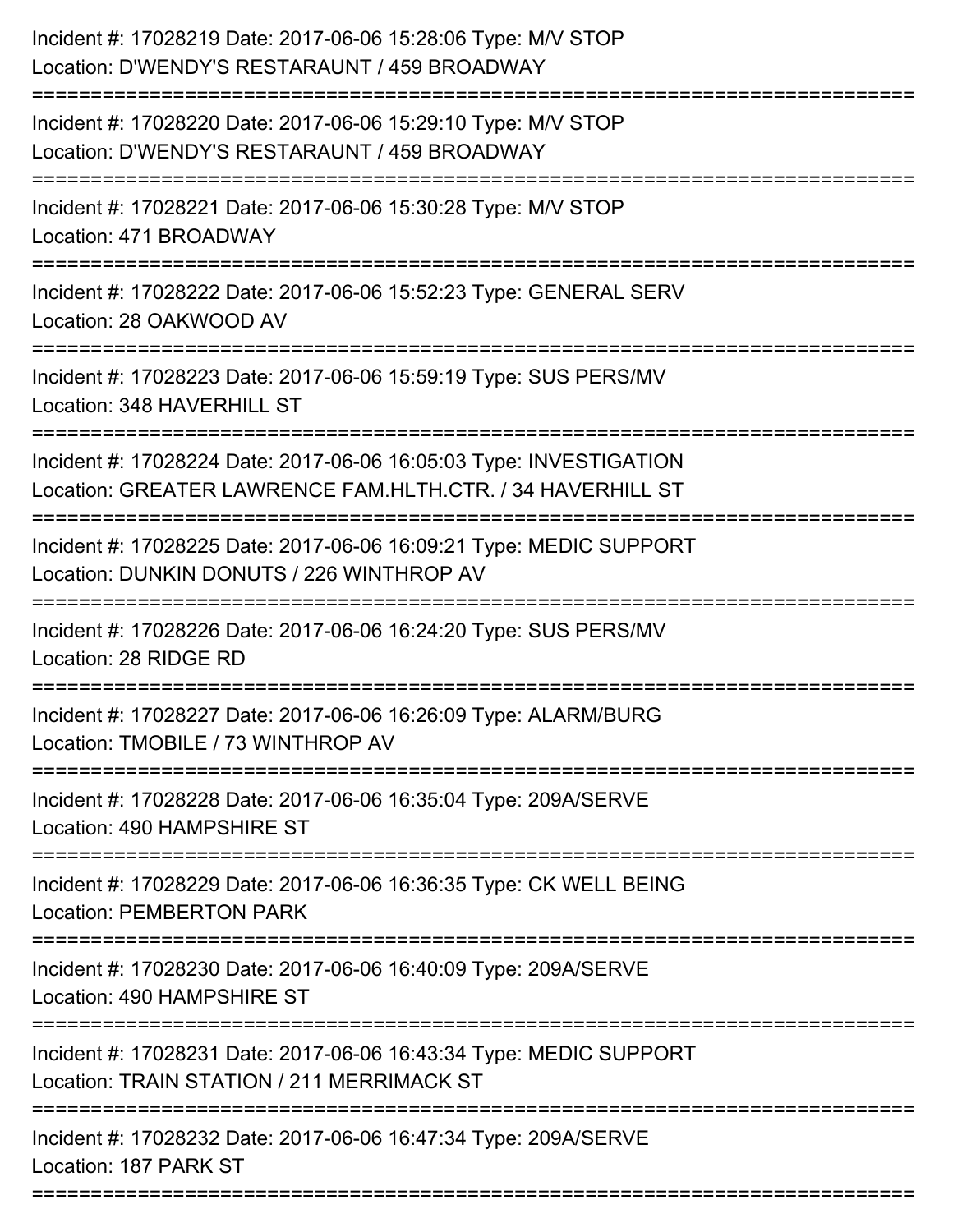Location: 15 HAMILTON ST

| Incident #: 17028234 Date: 2017-06-06 17:05:14 Type: AUTO ACC/UNK PI<br>Location: GRANVILLE ST & S BROADWAY                                 |
|---------------------------------------------------------------------------------------------------------------------------------------------|
| Incident #: 17028235 Date: 2017-06-06 17:17:25 Type: KEEP PEACE<br>Location: 30 STORROW ST                                                  |
| Incident #: 17028236 Date: 2017-06-06 17:20:10 Type: LARCENY/PAST<br>Location: 1 MILL ST                                                    |
| Incident #: 17028237 Date: 2017-06-06 17:24:55 Type: SUS PERS/MV<br>Location: 101 AMESBURY ST                                               |
| Incident #: 17028238 Date: 2017-06-06 17:26:57 Type: AUTO ACC/NO PI<br>Location: 623 S UNION ST                                             |
| Incident #: 17028239 Date: 2017-06-06 17:28:49 Type: LARCENY/PAST<br>Location: 100 GREENFIELD                                               |
| Incident #: 17028240 Date: 2017-06-06 17:41:24 Type: ANIMAL COMPL<br>Location: 75 HILLSIDE AV                                               |
| Incident #: 17028241 Date: 2017-06-06 17:52:01 Type: DEATH SUDDEN<br>Location: 2 DURHAM ST                                                  |
| Incident #: 17028242 Date: 2017-06-06 18:09:31 Type: AUTO ACC/PI<br>Location: TOP DONUT / PARKER ST & ANDOVER ST                            |
| =============================<br>Incident #: 17028243 Date: 2017-06-06 18:24:38 Type: ALARMS<br>Location: SAUNDERS CROSSING / 11 DIAMOND ST |
| Incident #: 17028245 Date: 2017-06-06 18:44:00 Type: GENERAL SERV<br>Location: 90 LOWELL ST                                                 |
| Incident #: 17028244 Date: 2017-06-06 18:45:50 Type: INVEST CONT<br>Location: 59 GROTON ST                                                  |
| Incident #: 17028246 Date: 2017-06-06 18:52:26 Type: ALARM/BURG<br>Location: TMOBILE / 73 WINTHROP AV                                       |
|                                                                                                                                             |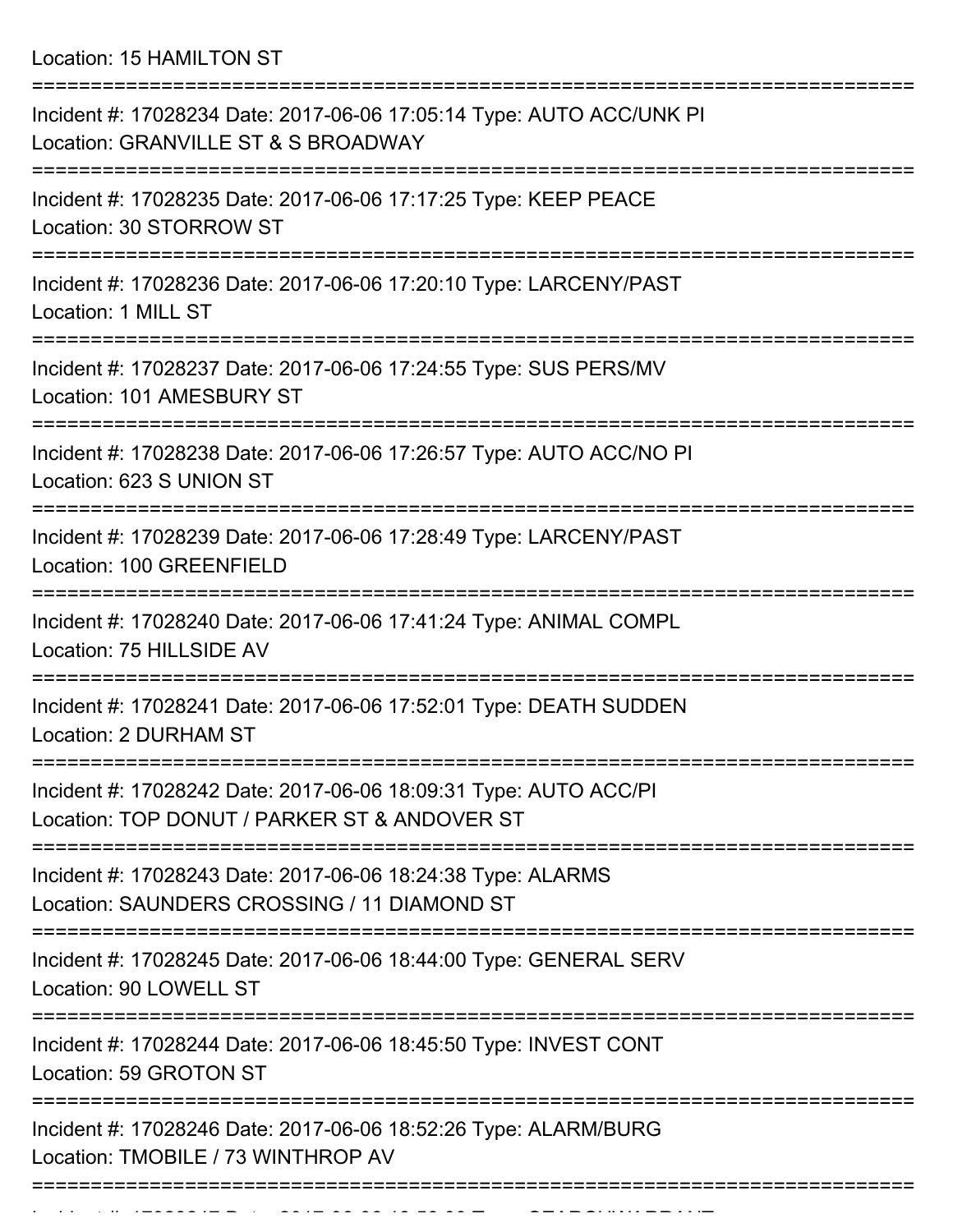Location: 5 LEA ST

| Incident #: 17028248 Date: 2017-06-06 18:57:37 Type: ABAND MV<br>Location: 39 BRUCE ST                                 |
|------------------------------------------------------------------------------------------------------------------------|
| Incident #: 17028249 Date: 2017-06-06 18:58:01 Type: AUTO ACC/NO PI<br>Location: AUTO ZONE / 380 BROADWAY              |
| Incident #: 17028250 Date: 2017-06-06 18:59:15 Type: DISABLED MV<br>Location: E HAVERHILL ST & YOUNG AV                |
| Incident #: 17028251 Date: 2017-06-06 19:09:52 Type: HIT & RUN M/V<br>Location: JADE GARDEN / 368 BROADWAY             |
| Incident #: 17028252 Date: 2017-06-06 19:15:45 Type: UNWANTEDGUEST<br>Location: BANK OF AMERICA / 257 ESSEX ST         |
| Incident #: 17028253 Date: 2017-06-06 19:43:57 Type: GENERAL SERV<br>Location: 245 JACKSON ST                          |
| Incident #: 17028254 Date: 2017-06-06 19:56:00 Type: INVEST CONT<br>Location: 383 HAVERHILL ST                         |
| Incident #: 17028255 Date: 2017-06-06 20:12:12 Type: GENERAL SERV<br>Location: RIVERSIDE HOUSE OF PIZZA / 8 S BROADWAY |
| Incident #: 17028256 Date: 2017-06-06 20:42:44 Type: DISABLED MV<br>Location: HAMPSHIRE ST & METHUEN ST                |
| Incident #: 17028257 Date: 2017-06-06 20:52:37 Type: WARRANT SERVE<br>Location: ARREST/TOW / 65 PARKER ST              |
| Incident #: 17028258 Date: 2017-06-06 20:59:46 Type: AUTO ACC/NO PI<br>Location: 12 ACTON ST                           |
| Incident #: 17028259 Date: 2017-06-06 21:00:32 Type: ALARM/BURG<br>Location: 64 TREMONT ST #1                          |
| Incident #: 17028260 Date: 2017-06-06 21:16:08 Type: INVESTIGATION<br>Location: 90 LOWELL ST                           |
|                                                                                                                        |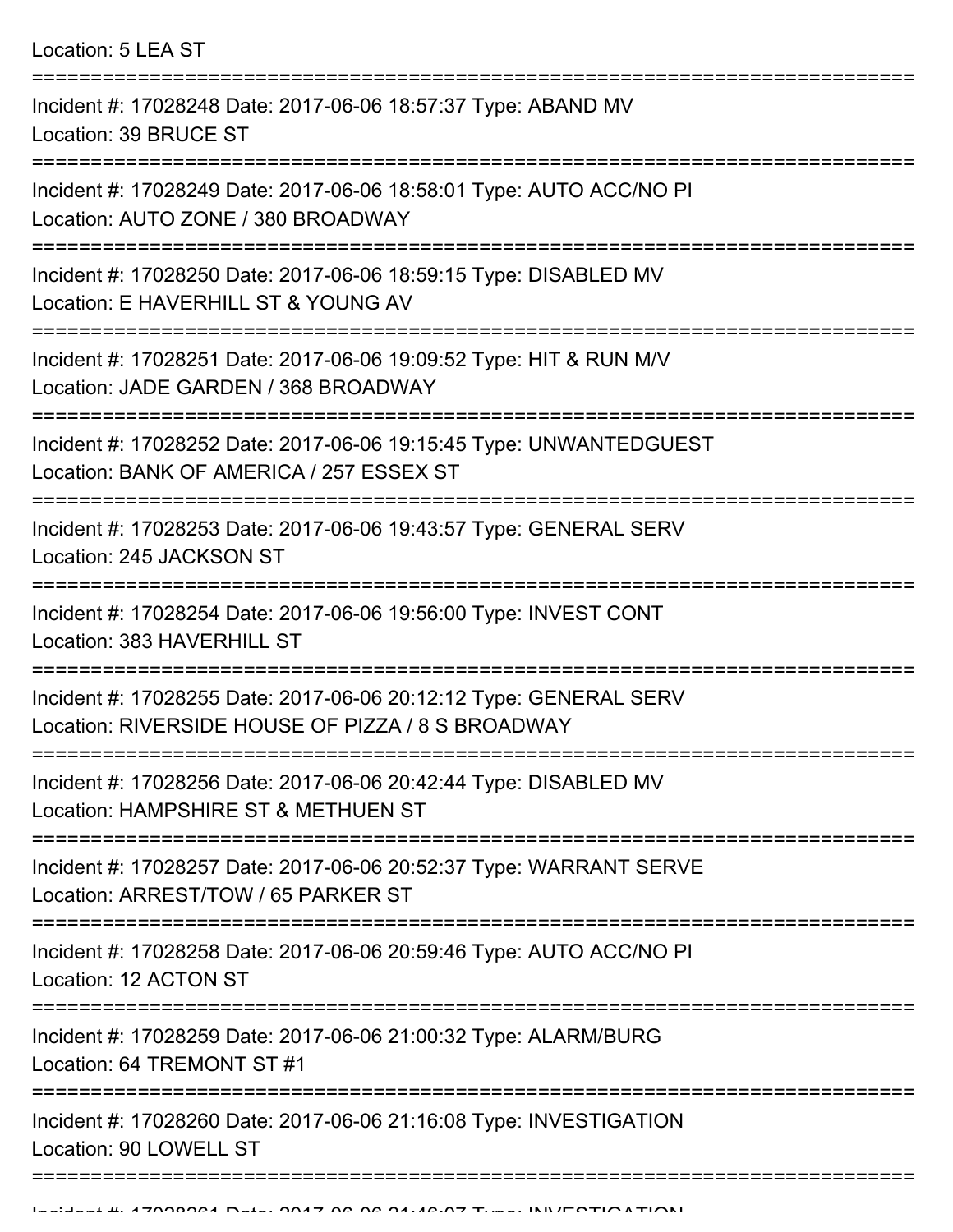## Location: 90 LOWELL ST

| Incident #: 17028262 Date: 2017-06-06 21:49:40 Type: DISTURBANCE<br>Location: HAFFNER'S GAS STATION / 69 PARKER ST |
|--------------------------------------------------------------------------------------------------------------------|
| Incident #: 17028263 Date: 2017-06-06 21:58:59 Type: A&B PAST<br>Location: LOWELL ST & MARGIN ST                   |
| Incident #: 17028264 Date: 2017-06-06 22:11:56 Type: M/V STOP<br>Location: 16 TRENTON ST                           |
| Incident #: 17028265 Date: 2017-06-06 22:16:30 Type: M/V STOP<br>Location: LAWRENCE ST & LEXINGTON ST              |
| Incident #: 17028266 Date: 2017-06-06 22:17:44 Type: M/V STOP<br>Location: MERRIMACK ST & S BROADWAY               |
| Incident #: 17028267 Date: 2017-06-06 22:19:51 Type: M/V STOP<br>Location: MERRIMACK ST & S BROADWAY               |
| Incident #: 17028268 Date: 2017-06-06 22:27:15 Type: ALARM/BURG<br>Location: COMPARE MOTORS / 479 BROADWAY         |
| Incident #: 17028269 Date: 2017-06-06 22:39:40 Type: M/V STOP<br>Location: HAMPSHIRE ST & LOWELL ST                |
| Incident #: 17028270 Date: 2017-06-06 22:43:58 Type: M/V STOP<br>Location: TOW / LAWRENCE ST & TRENTON ST          |
| Incident #: 17028271 Date: 2017-06-06 22:44:56 Type: M/V STOP<br>Location: MERRIMACK ST & S UNION ST               |
| Incident #: 17028272 Date: 2017-06-06 22:45:57 Type: M/V STOP<br>Location: MERRIMACK ST & S UNION ST               |
| Incident #: 17028273 Date: 2017-06-06 22:54:16 Type: M/V STOP<br>Location: BROADWAY & CROSS ST                     |
| Incident #: 17028274 Date: 2017-06-06 23:00:41 Type: M/V STOP<br>Location: BROADWAY & LOWELL ST                    |
| $Jnoid$ ont #: 1700007E Doto: 2017 06 06 22:12:12 Tuno: 10 D.DOO                                                   |

Incident #: 17028275 Date: 2017-06-06 23:12:43 Type: A&B PROG